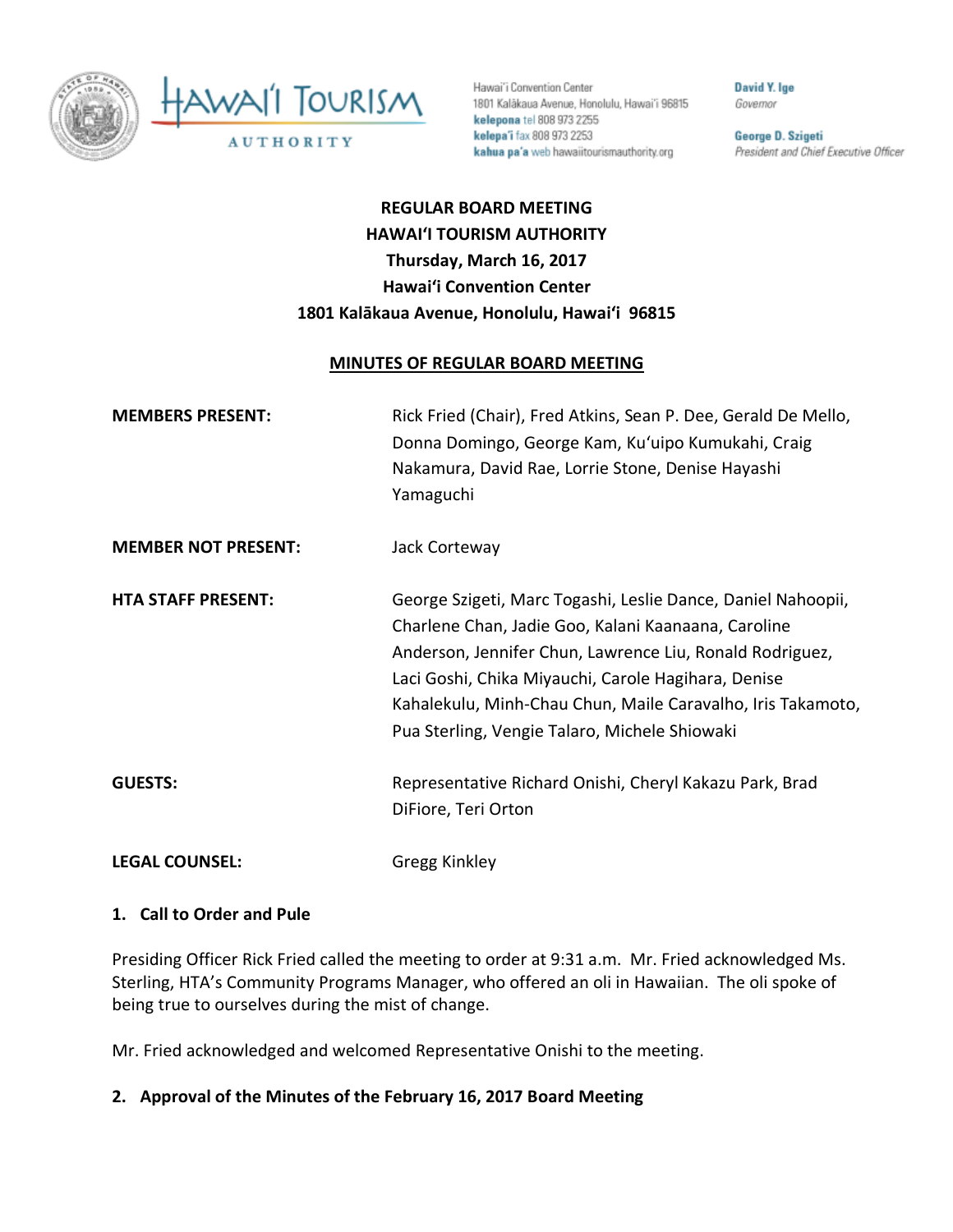Mr. Nakamura made a motion to approve the minutes of the Board meeting held on February 16, 2017. Mr. Atkins seconded the motion, which was unanimously approved by all the Board members present.

#### **3. Review of Recent and Upcoming Permitted Interactions**

Mr. Atkins reported that he, Ms. Kumukahi and Mr. Baldemor met on Kaua'i for a meeting with tourism stakeholders. He also attended a "wrap up session" with Ms. Yamaguchi to discuss the Hawai'i Food & Wine Festival.

#### **4. Report of the CEO Relating to HTA's Programs**

Mr. Szigeti referred to the Report of the CEO in the board meeting information packet previously distributed to the Board members online. He offered the following additional comments: that the annual Spring marketing update will be held on March 30 with the global marketing team; that he will be attending the U.S. Travel Association meeting in Washington D.C. to discuss tourism issues and the importance of travel to the United States; that favorable visitor statistics for January will reflect a 10.1% increase in visitor spending; that during a meeting last week to Toronto, Canada, he met with HTA's new Canada marketing contractor and Canadian travel officials; and, that he was a guest speaker at the Honolulu Festival and the Hilton Grand Vacations Time Share.

Mr. Szigeti expressed appreciation to Mr. Nahoopii for developing the Alternative Vacation Accommodation Study and the LGBT Study. He is currently working hard to keep the Legislature informed by participating in a "talking session" with the House of Representatives. He also met with the Lieutenant Governor and various other Legislators.

### **5. Discussion Regarding a Legislative Update of the 2017 Legislative Session Affecting HTA**

Mr. Fried acknowledged Ms. Chan, who initiated a discussion of various legislative measures affecting HTA by referring to a "Summary of 2017 Legislative Session Bill Tracking Efforts, Updated: March 16, 2017," which was previously distributed to the Board. She discussed the contents of SB 1084, as amended by the House of Representatives. Mr. Fried acknowledged Representative Onishi, who stated that the "main issues" arising from the measure was in regards to "excess funds and unencumbered funds." After recognizing the Board had adopted a motion to require Board approval of any expenditure in excess of \$250,000, Representative Onishi added that the Board should also adopt a policy regarding the expenditure of funds not approved by the Board under the budget and for spending the excess carryover funds. There was a lot of confusion at the Senate hearings regarding how funds were expended.

In response to Mr. Atkins inquiry regarding legislative measures related to alternative accommodations and Airbnb, Ms. Chan discussed HB 147 and SB 704. Representative Onishi added that he met with the Governor's Office and the various counties regarding alternative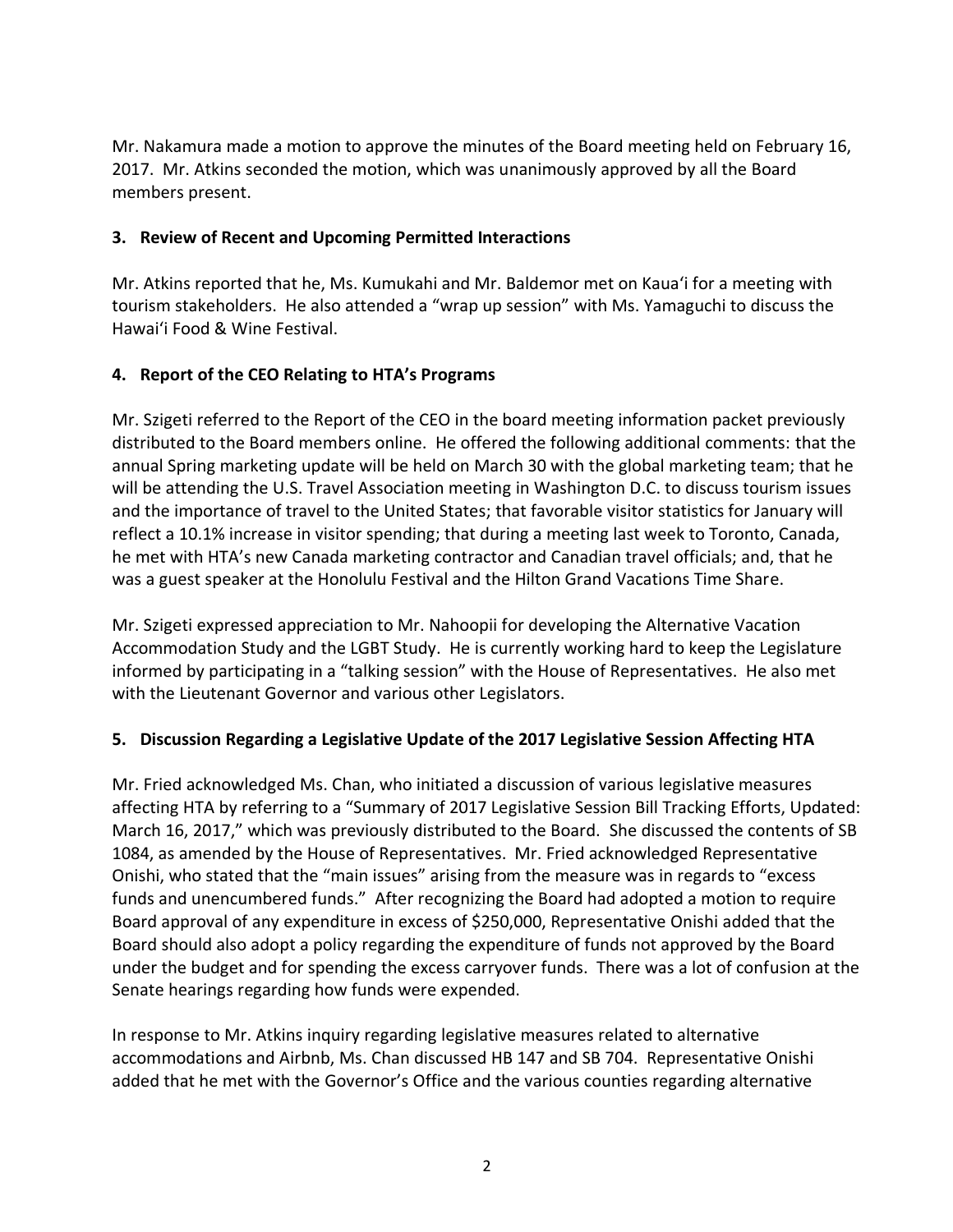accommodations. He has also met with the Attorney General regarding legal issues arising from the imposition of a tax on an internet platform that is directed at only one industry.

# **6. Discussion on the HTA Product Enrichment Program Regarding Funding to Support Community Programs**

Mr. Fried acknowledged Ms. Anderson, who referred to a "HTA Release (17-05)" dated February 27, 2017, entitled "Hawai'i Tourism Authority Supporting 128 Hawaiian Culture, Environment and Community Programs in 2017, Funding Supports kūkulu Ola, Aloha 'Āina, and Community Enrichment Programs." The press release was previously distributed to the Board and attached a list of all the awardees provided funding under the Kūkulu Ola program, Aloha 'Āina program, and Community Enrichment program.

Ms. Anderson noted the Community Enrichment program was formerly the County Enrichment program and HTA retains its relationship with each county under the current program. The Community Enrichment program supports projects, festivals and events in the niche areas of cultural tourism, eco-tourism, health and wellness tourism, sports and techno-tourism throughout the State. This program was also created to support groups providing quality experiences for both residents and visitors, and to strengthen and diversity Hawai'i tourism. In 2017, HTA received 99 proposals requesting \$2.1 million and approved awards for 67 projects totaling approximately \$1.03 million.

Mr. Kaanaana initiated a discussion of the Kūkulu Ola program, which focuses on nurturing a greater understanding and appreciation of Hawaiian culture through place-based activity engagement. This program assists organizations to expand their ability to make sure we have practitioners in the community with visitors arrive. Mr. Kaanaana discussed various types of projects funded by HTA. In 2017, HTA received 47 proposals requesting \$2.7 million and approved awards for 31 projects totaling approximately \$1.16 million. He noted that a drop in the number of proposals as compared to 2016 may be due to bringing the program "back in-house" to HTA. By doing so, however, HTA was able to allocate more money to fund more projects.

Mr. Kaanaana discussed the Aloha 'Āina Program, which supports efforts that manage, protect and revitalize Hawai'i's natural resources through a community-based approach. He discussed the various types of projects funded by HTA. In 2017, HTA received 49 proposals requesting \$2.65 million and approved 30 projects totaling \$1.15 million.

Ms. Yamaguchi noted the reduction in the number of proposals received under the Kūkulu Ola program and inquired whether the program should have been bought in-house. Mr. Kaanaana responded that by managing the program, HTA will have a stronger relationship with the community by conducting more meetings with the community. More importantly, the money saved by bringing the program in-house was used to fund more projects. In response to Ms. Yamaguchi's inquiry whether HTA has sufficient staff to execute approximately 128 contracts, Mr. Kaanaana stated that HTA will be hiring additional staff.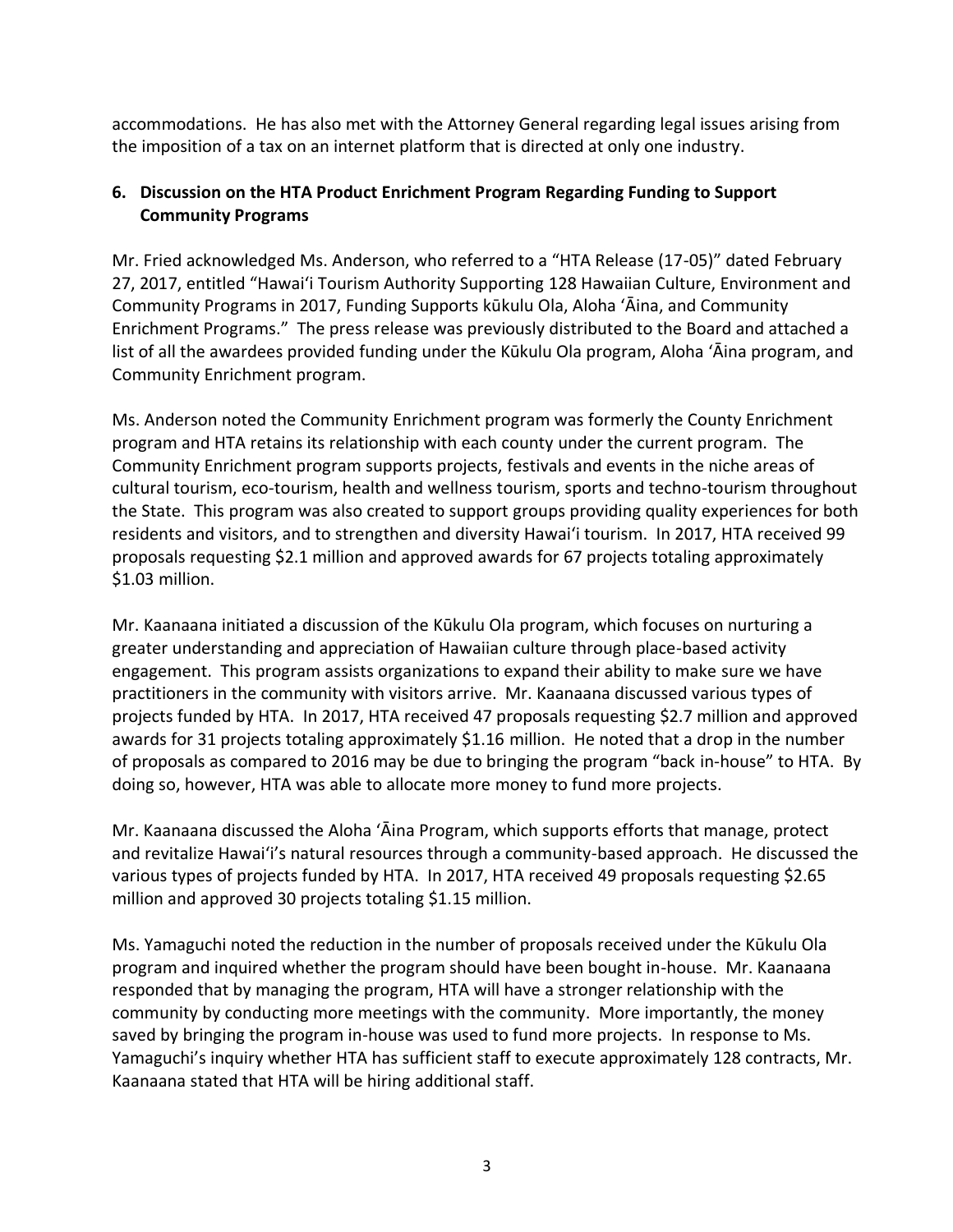Mr. Nakamura asked whether there will be any change in the process for reviewing the proposals. Ms. Anderson responded that the RFPs will "go out earlier" and an electronic "share file" system will be utilized.

Mr. Rae asked whether the awards are "grants." Ms. Anderson responded that the awards are not grants. Instead, contracts are executed with the community organizers. Mr. Rae discussed the grants provided by the counties and that it should be considered as another source of funding.

# **7. Presentation by the Office of Information Practices Regarding An Overview of the Hawai'i Uniform Practices Act and the Sunshine Law.**

Mr. Fried acknowledged Ms. Park, in her capacity as Director of the Office of Information Practices. Ms. Park noted she provided a similar presentation to the HTA Board in 2011. She distributed the following written materials for the Board's consideration: a copy of a PowerPoint presentation consisting of 32 slides; a "Guide to Hawai'i's Uniform Information Practices Act;" an "Open Meetings Guide to the Sunshine Law for State and County Boards;" a "Quick Review: Who Board Members Can Talk to and When" (Parts 1, 2 and 3); a "Quick Review: Sunshine Law Options to Address State Legislative Issues and Measures;" and, "What's New: First Cross-Over of Bills Update (March 9, 2017)." She emphasized that HTA is not a private organization. HTA is a state government entity and must comply with the Sunshine Law, HRS Chapter 92, and the Uniform Information Practices Act ("UIPA"), HRS Chapter 92F.

Ms. Park provided an oral presentation of the PowerPoint presentation. Initially, she highlighted the following: the various penalties and consequences for violation of both the Sunshine Law and the UIPA; that the common policy of the UIPA and Sunshine Law is to ensure that the discussions, deliberations, decisions and actions of government agencies shall be conducted as openly as possible; and, that any exceptions to the open meeting requirement under the Sunshine Law shall be strictly construed against closed meetings.

She proceeded to highlight the following specific provisions of the UIPA: that among the various purposes for the UIPA, the balancing of an individual's privacy interest against the public's access interest would favor public access unless there is a clearly unwarranted invasion of personal privacy; that the UIPA affirmatively mandates disclosure and is not a statute authorizing withholding government records; that a government record includes all information maintained in a written, auditory, or written form, including emails and texts; that the UIPA has identified various records that shall be disclosed, such as minutes, employment information, and purchasing information; that the UIPA would allow HTA to share information with state departments and the Legislature; that HTA may withhold records if disclosure would constitute a clearly unwarranted invasion of personal privacy, which is not applicable to businesses, or if disclosure would frustrate a legitimate government function; that HTA has been statutorily authorized to not disclose information related to its marketing plans and strategies, but only until the plans and strategies have executed; and, that HTA is also authorized to withhold competitively sensitive information.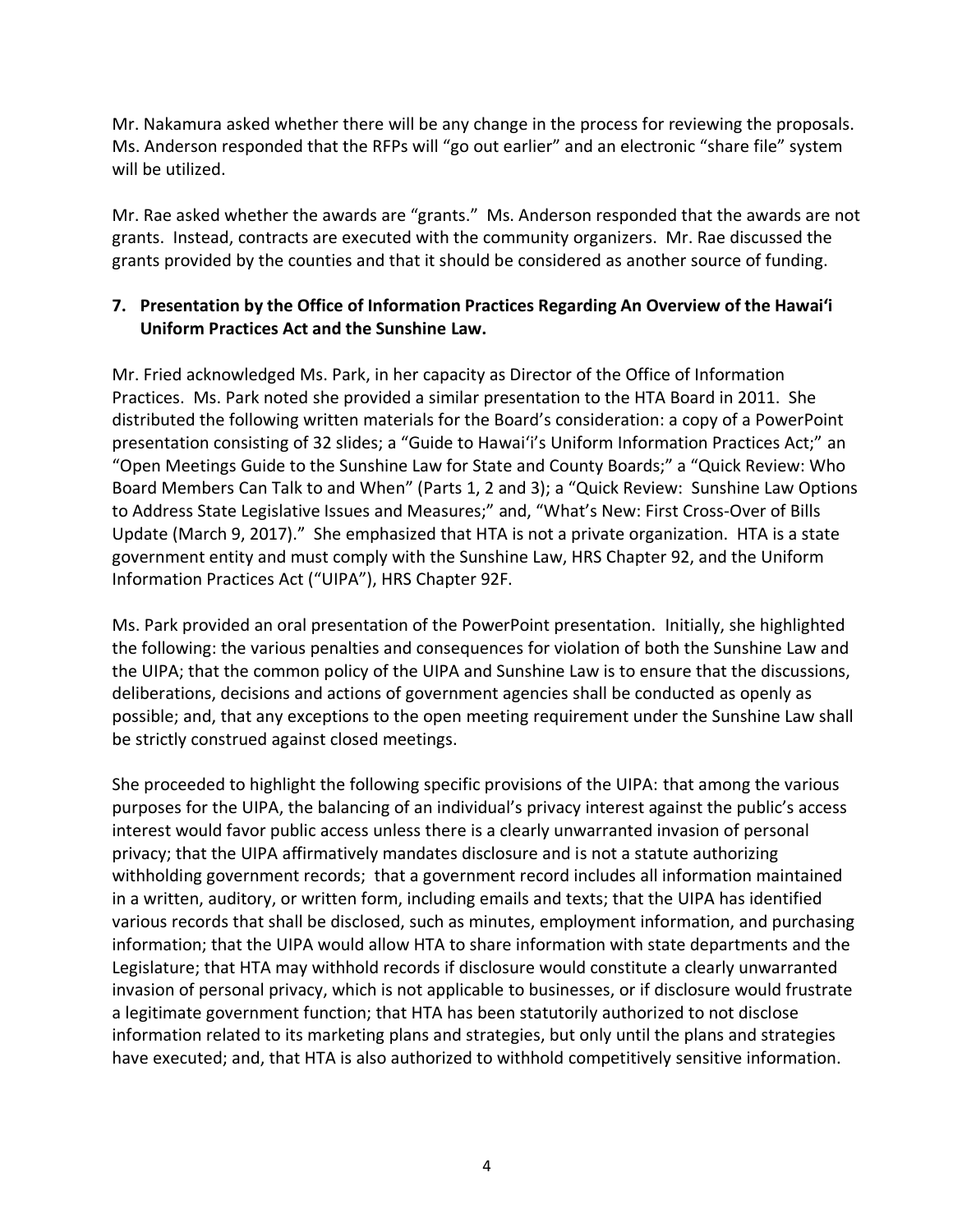Ms. Park continued with her presentation by highlighting the following specific provisions of the Sunshine Law: that executive session minutes must be disclosed once the reason for confidentiality no longer exists; that the Sunshine Law requires a board to provide a notice and agenda of its meeting no less than 6 days before the meeting; that the board must allow testimony, provide minutes, and conduct all discussions, deliberations and decision-making at the meeting; that although two board members may discuss board business between themselves while not making a commitment to vote, board members may not conduct serial communications; that a board may establish a permitted interaction group to investigate a matter through a process requiring three board meetings; that a permitted interaction group to investigate a matter cannot last forever; that the Sunshine Law authorizes other forms of permitted interaction groups for specific purposes, such as to select officers, to meet with the Governor or head of the department, to continue receiving public testimony when a meeting is cancelled and a record of the testimony is provided to the board at its next meeting, and, to attend an informational meeting not organized for the board and a report of the meeting is provided at the next board meeting; that the Sunshine Law does not prohibit social or personal conversations between board members, only discussions of board business; and, that an executive session is authorized only for specified purposes, such as when required to discuss privacy matters related to the hiring or evaluation of an employee, labor negotiations or acquisition of public property, to consult with the board's attorney, investigate criminal misconduct, and, to consider public safety matters, private donations, information deemed confidential by law, and license applications.

In regards to specific statutes applicable to the HTA, Ms. Park referenced HRS section 201B-4(a), which would allow the HTA Board to conduct closed meetings when necessary to receive proprietary information belonging to a business or to avoid the disclosure of information that would harm the business; or, when necessary to protect Hawaii's competitive advantage as a visitor destination, provided that marketing plans and strategies may be disclosed after execution. She also emphasized HTA must comply with the Sunshine Law requirements for going into executive session, including the requirement that at least 7 board members must vote in favor of the executive session. She further emphasized that executive session minutes may be keep confidential only until disclosure would no longer defeat the purpose for going into executive session.

Finally, Ms. Park concluded her presentation by stating that if "someone files a complaint," the Office of Information Practice ("OIP") can conduct a "confidential inspection" of the "unredacted minutes" to see if the board properly limited its discussions to only matters that it could keep confidential. Ms. Park offered resources the HTA Board and staff may review, such as information available through its website at oip.hawaii.gov. She also noted the availability of an "attorney of the day" at OIP to address UIPA and Sunshine Law questions from the Board or the Staff.

Mr. Fried expressed appreciation for Ms. Park's "concise" presentation. Mr. Szigeti also thanked Ms. Park for her presentation that benefited both the Board and Staff.

**The meeting was recessed at 10:43 a.m. The meeting was reconvened at 11:11 a.m.**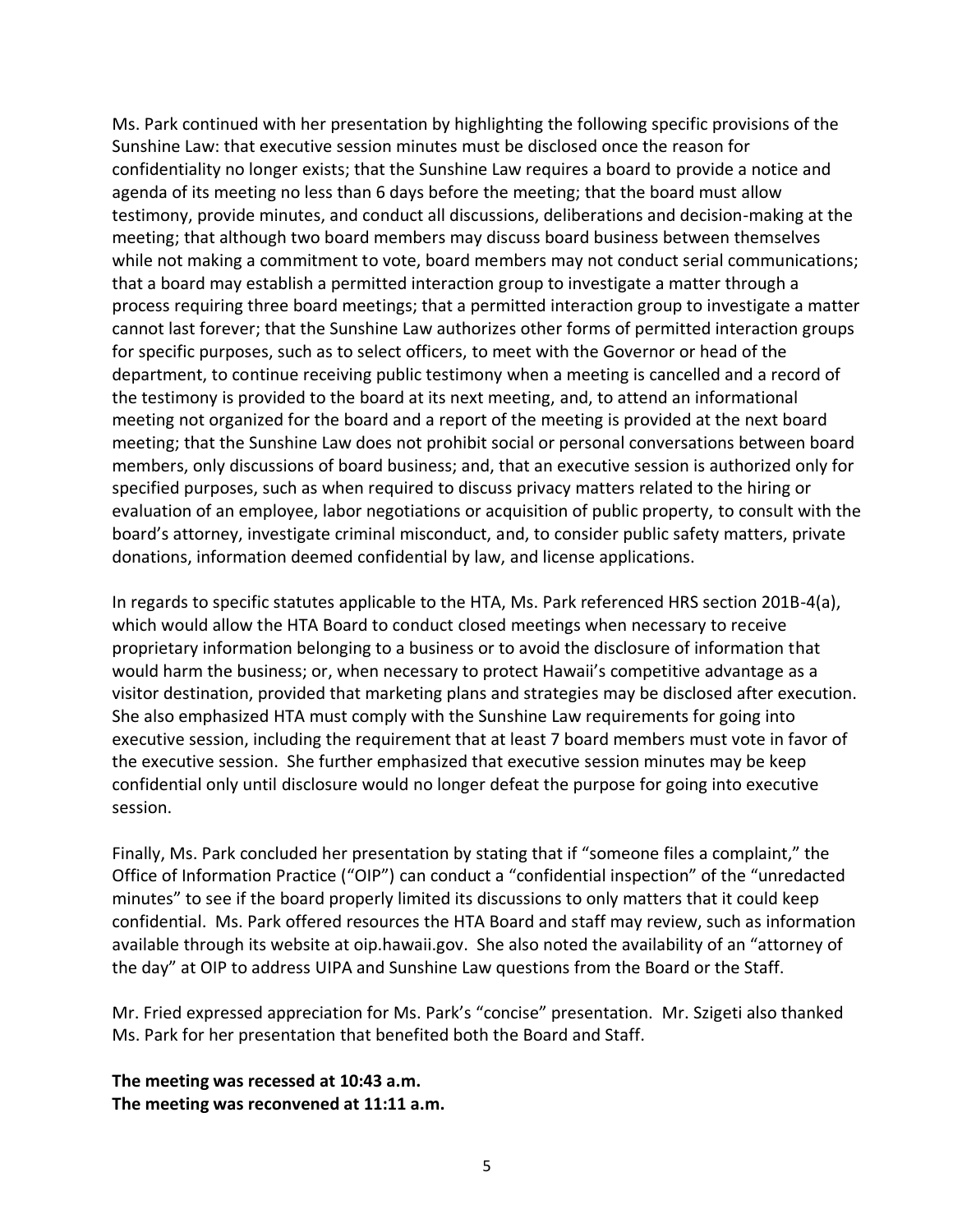#### **8. Presentation by Ailevon Pacific Aviation Consulting Regarding an Update on the Airline Industry and the Status of Efforts to Maintain and Strengthen Hawaii's Airlift Capacity**

Mr. Fried acknowledged Mr. DiFiore, Ailevon Pacific Aviation Consulting, who provided a PowerPoint presentation entitled "Hawaii Air Service Overview." Initially, he provided a brief background of his company and its prior relationship with HTA as Sabre Airlines Solutions. Ailevon Pacific is one of the largest independent air service development consultant. Mr. DiFiore has personally managed the HTA account for 10 years.

During his PowerPoint presentation, Mr. DiFiore highlighted the following: the estimated economic impact of new air service to Hawaii in 2017 that could bring an additional 102,000 visitors versus 2016; that Air Asia X, one of the biggest long range low fare carrier, will be flying between Kuala Lumpur, Osaka, and Honolulu beginning June 28, 2017, and that HTA incentives will used to only support Southeast Asia passengers; that 2017 will be a big year for additional flights to the neighbor islands, especially Kona; that in regards to the North America market, the mainland traffic to the neighbor islands is finally beginning to grow, and inter-island capacity has grown through added capacity provided by both Island Air and Hawaiian Air that will almost reach the same capacity level when Aloha was in business; and, that in regards to the international market, capacity to Hawaii has been flat since 2015 while capacity to other international destinations have gone up 25%, especially to Oceania, South America and Japan.

Mr. DiFiore continued his PowerPoint presentation with a discussion of changing dynamics and changing opportunities for airlift to Hawai'i by highlighting the following: that the strength of the domestic Hawai'i tourism market drives growth of airlift; that airlift from the U.S. West market will grow because of (i) the Alaska and Virgin America merger, (ii) the strategic initiatives of flights from Hawai'i to beyond Los Angeles and Seattle, and (iii) Hawaiian Airlines introduction of the A321neo aircraft; and, that the U.S. East market will grow because of (i) the A321neo aircraft used by Hawaiian Airlines, and (ii) the surplus of wide body equipment maintained by other airlines.

Mr. Rae asked whether the airlines serving Asia would be interested in flying beyond Hawai'i. Mr. DiFiore responded that those airlines are not interested in trying something new and beyond their "brand experience." Hawaiian Airlines remains the best airline to serve Hawai'i from Asia. He added that Hawai'i will be attractive when other international destinations are down because of the availability of long-haul aircraft. Airlift from China is challenging because of political bi-lateral agreements that constrain travel from larger cities in China. Mr. Szigeti added that Guangzhou is a smaller market as compared to Beijing and Shanghai.

Mr. DiFiore reported that flights from Hong Kong and Southeast Asia represent growth opportunities. Mr. DiFiore concurred with Mr. Fried that Hong Kong would be the biggest potential market. The problem, however, is to find the right airline to fly to Hawai'i. Cathy Pacific is a business airline and not suited for long haul leisure travel. Hong Kong Airlines does not fly to the United States. Hawaiian Airlines is the best airline to serve the Hong Kong market. Mr. Rae noted that Singapore Airlines currently has aircraft that could fly over Hawai'i.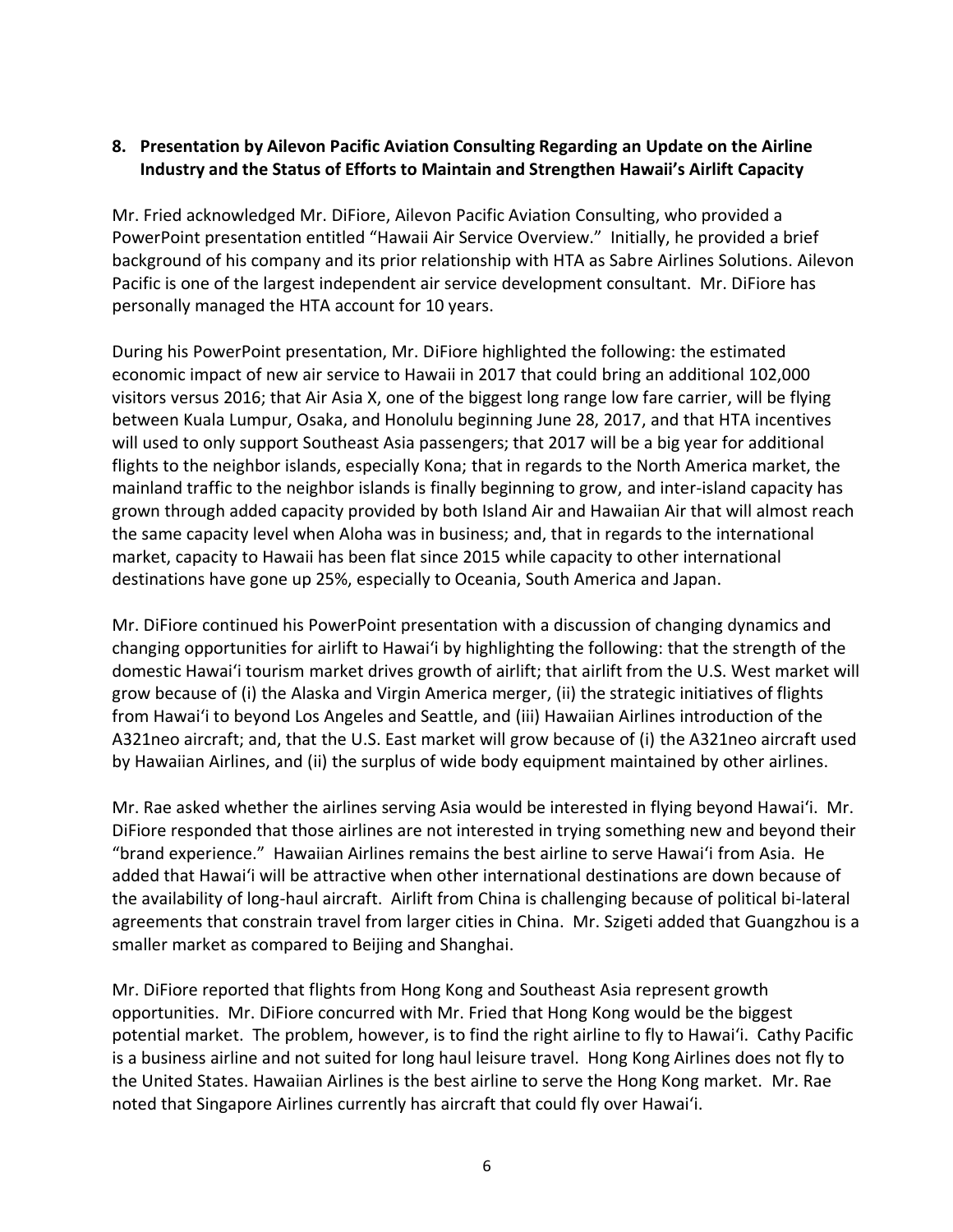In regards to airlift from Europe, Mr. DiFiore reported that although there are opportunities in Europe, the challenges are the availability of aircraft and competition from other destinations, which does not require a 15-hour flight. Because of the long flight, premium business class seating would be offered and European visitors currently do not view Hawai'i as a "premium destination." He emphasized that despite the changing technology impacting aircraft capability to travel long haul distances, economic factors and Hawai'i's location in the middle of the Pacific Ocean has limited the airlines' options to deploy aircraft to serve the Hawai'i market.

Mr. DiFiore discussed the various relationships Ailevon Pacific has maintained with numerous airlines that are critical to ensuring a strong pipeline to Hawai'i. He has met face-to-face with over 50 airlines in the past year. In addition to obtaining business information from an airline, he has also provided information regarding Hawai'i to the airlines. Mr. Fried requested Mr. DiFiore to provide the Board with the type of information he has provided to the airlines.

Mr. DiFiore initiated a discussion of incentives offered to airlines. He noted that HTA's access funds helps to maintain "basic competitiveness" with other destinations. The Airports Division of the Hawai'i Department of Transportation has offered no incentive and is "uncompetitive" by not offering to waive landing fees and rents in a manner similarly offered by other competing airports. Consequently, the entire burden falls completely upon HTA to offer "truly" competitive packages. From the airlines perspective, its needs to offset its approximately \$50 million annual investment to operate an 8-hour flight by partnering with a destination to provide incentives. During his negotiations with airlines to provide more flights to Hawai'i, we rely too often on the appeal of the Hawai'i brand alone. He wishes he had more "tools" to negotiate with airlines. He discussed, as an example, the incentives offered by San Diego International Airport, which waived landing fees and rents during the first year and charges only 50% in the second year. An airline is also provided \$500,000 in marketing funding in the first year and \$250,000 in the second year. Airport incentives alone can amount to millions of dollars. Hawai'i has offered none. He provided additional information regarding the monetary incentives totaling more than a million dollars provided by an airport to a specific airline. Although it is difficult to get similar information from foreign airports, which are privately owned, he provided information regarding various types of incentives provided by Auckland Airport to airlines. He believes that the foreign airports are often more aggressive in providing incentives and does not include incentives provided by the destination's marketing organization.

Although HTA is doing a good job to fund incentives, it is just a fraction of what airlines get from airports. HTA's access funds are tied to strategic route development and market diversification. An airline's short decision timeframes often require quick decisions by HTA. HTA encourages a partnership relationship with an airline regarding the use of its funds for marketing programs. The access funds are critical to the strategic growth and diversification of the HTA's air service portfolio. Although airlines view Hawai'i's partnership as an expression of commitment, Hawai'i's location makes it a riskier economic proposition for an airline as compared to other destinations. Mr. DiFiore concluded his presentation by summarizing the various challenges and opportunities related to Hawaii airlift and asked, "how much capacity does Hawai'i have once passengers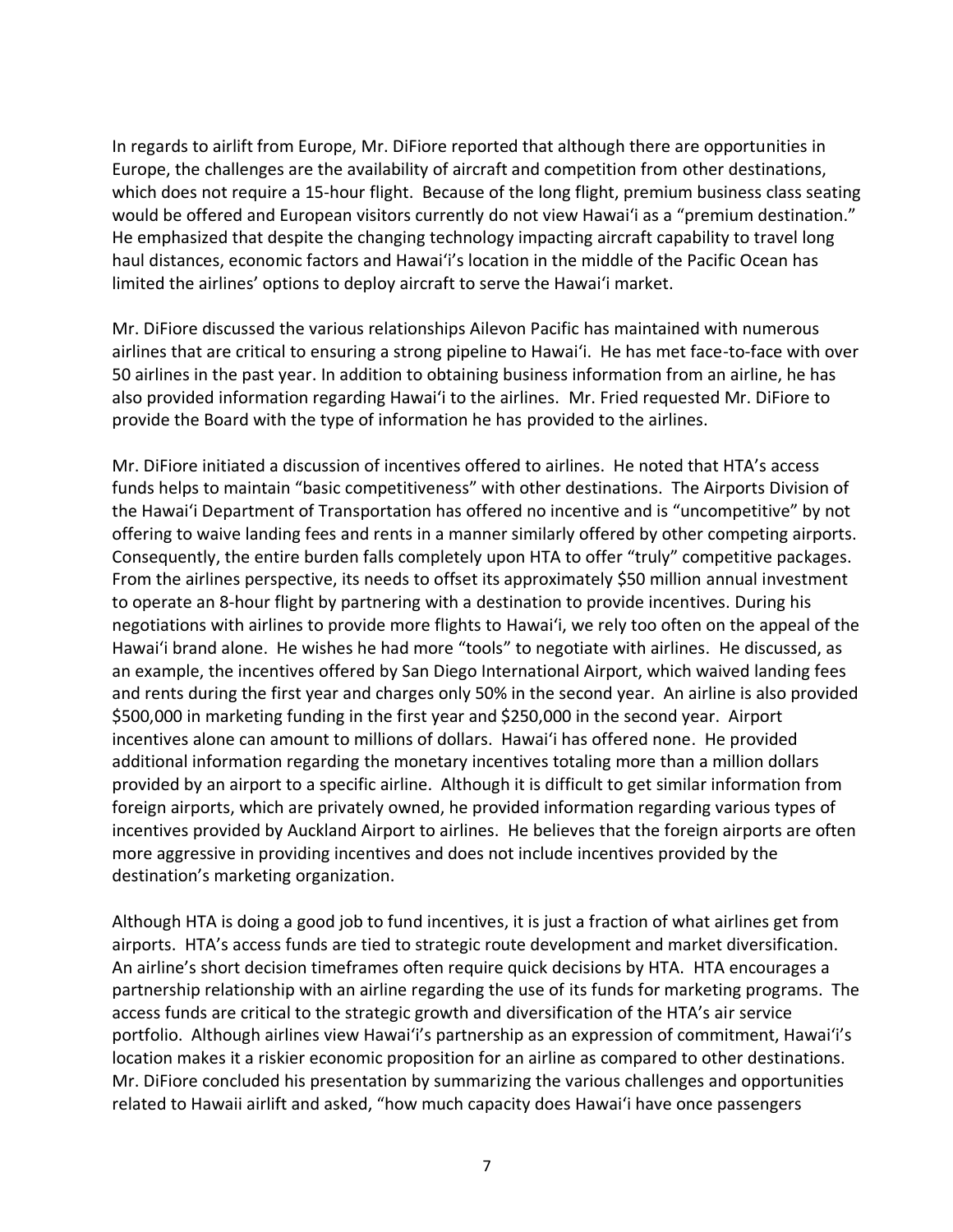arrive." As a final thought, he anticipates slow but steady growth across most major market sectors over the next 12 months.

# **9. Presentation and Discussion of Market Insights and Current Market Conditions**

Mr. Fried acknowledged Mr. Nahoopii, who presented a PowerPoint presentation entitled "Market Insights." He reported that in January 2017, there was \$1.61 billion in visitor spending that represented a \$147.6 million gain (10%) in spending and \$171.2 million in state tax revenues. The primary driver was a 58.3% increase in cruise ship visitors due an increase of 6 additional ship arrivals from last year. Other drivers included an increase in convention business, the lunar New Year in January, and a shift in the way visitors are using accommodations. January is off to a good start with arrivals and spending "beating expectations" for January 2017.

Mr. Nahoopii presented slides depicting the impact of visitors on each island during January 2017 by showing the following: daily visitors; number of residents; the hotel occupancy and average daily rate; the percentage of visitors on group packages; the percentage of visitors that are attending a MCI event; and, the percentage of visitors that are U.S. visitors. He also highlighted the following: that there are more international visitors on O'ahu as compared to visitors from other destinations; that 40% of the people on Maui are visitors; that the 81.2% occupancy rate for the Island of Hawaii was unusually high as compared to the normal rate of 50% to 60%; that Kauai "did very well" with its occupancy rate of 80.6%; and, that for the month of January, 40% of the people on Kauai were visitors as compared to 28% of the people on Kauai were visitors on a yearly basis.

Mr. Nahoopii continued his PowerPoint presentation of market insights by discussing slides entitled "Insights into The Global Wave of Hawaii LGBT Travelers." The insights were obtained from surveys of LBGT travelers. He displayed a slide depicting the number of LGBT travelers from USA, U.S. West, Canada, Australia, and China that have been to Hawaii and have an interest in traveling to Hawaii. He highlighted that only 19% and 27% of the LGBT respondents in the United States have been to Hawaii or have an interest in traveling to Hawaii, respectively. Those percentages are low and could be better. Hawaii's competitive destinations for the LGBT market are Florida, Southern California and Las Vegas.

As to whether Hawaii is "LGBT friendly," Mr. Nahoopii reported the following: that almost 70% of the respondents from the United States and Australia view Hawaii as friendly; that only 50% of the Canadian respondents viewed Hawaii as LGBT friendly; and, that only 20% of the China visitors view Hawaii as friendly, which could be due to the China market not being familiar with Hawaii. In regards to the motivations for travel by a LGBT visitor, Mr. Nahoopii reported that the LGBT visitor's desire to explore is the same as the U.S. market; that a significant number of Australian LGBT visitors are motivated by food; and, that almost 77% of the Canadian LGBT visitors would travel for rest and relaxation.

Due to the shortage of time available to consider the remaining agenda items and the possibility of losing quorum, there was no objection to Mr. Fried's request for individual Board members to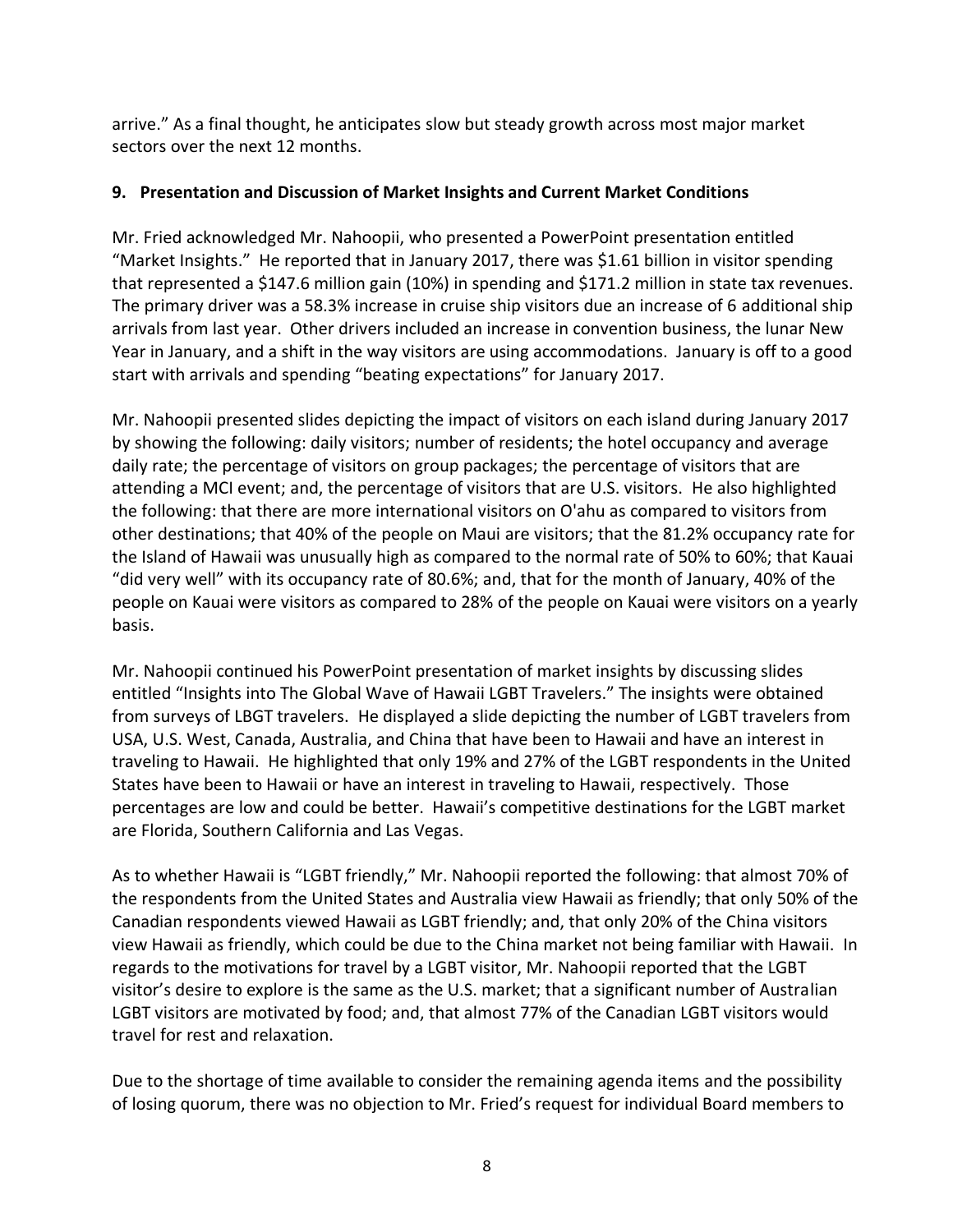review the hard-copy of Mr. Nahoopii PowerPoint presentation that was in the board packet containing documents relevant to the agenda items for this meeting, including HTA's monthly market insights reports of key performance indicators for January 2017. Any questions or concerns from any Board member could be presented directly to Mr. Nahoopii.

#### **10. Presentation and Action to Approve HTA's Financial Reports for January 2017**

Mr. Fried acknowledged Mr. Togashi, who referred to HTA's financial reports for the period ending January 31, 2017. The financial reports were previously distributed to the Board members as part of the information packet distributed online. Mr. Togashi also referred to the executive summary distributed to the Board and recommended approval of the financial reports.

Mr. Nakamura made a motion to approve the financial reports for the period ending January 31, 2017. Ms. Stone seconded the motion, which was unanimously approved without objections.

**The meeting was recessed at 12:22 p.m. The meeting was reconvened at 12:28 p.m. (Ms. Kumukahi and Ms. Yamaguchi were not present.)**

### **11. Presentation by AEG Regarding an Update of Hawai'i Convention Center Recent Operational Activities and Sales Initiatives**

Mr. Fried acknowledged Ms. Orton, who reported the following actual February 2017 year to date operational results for the Hawaii Convention Center facility: occupancy (35%); number of events (25); gross revenue (\$2,103,300); gross expenses (\$2,356,700); and, net loss (\$253,400).

She noted the facility hosted its first sports event with a youth volleyball tournament held in February. There were approximately 2,000 participants among 40 teams, which included 15 from the United States. There was only 3 months to promote the tournament. Ms. Orton expressed optimism that the tournament will return and will continue to grow with more promotion. Mr. Nakamura stated he has received "good comments" regarding the tournament and the court looked "beautiful." Mr. Fried added that the tournament was "very impressive" and received "good vibes" from the participants. Ms. Orton also reported that the Pacific Rim Championships, which is a basketball tournament presented by "Jam On It," will be held at the facility in late June and early July. She is working with the AAU to sanction the event as a "qualifying tournament."

Ms. Orton continued with her presentation and provided a food and beverage update for February 2017. She reported a "very positive" 42% "flow through." In regards to the State's return on investment, she reported that for every dollar spent by the facility, an amount of \$16.50 was returned by the facility to the State.

Finally, Ms. Orton provided a sales and marketing update as of February 2017. As of February year to date, AEG achieved 3% of its room night goal for the year (232,000). She was "cautiously optimistic" that AEG would achieve its goal because most contracts are signed during the fourth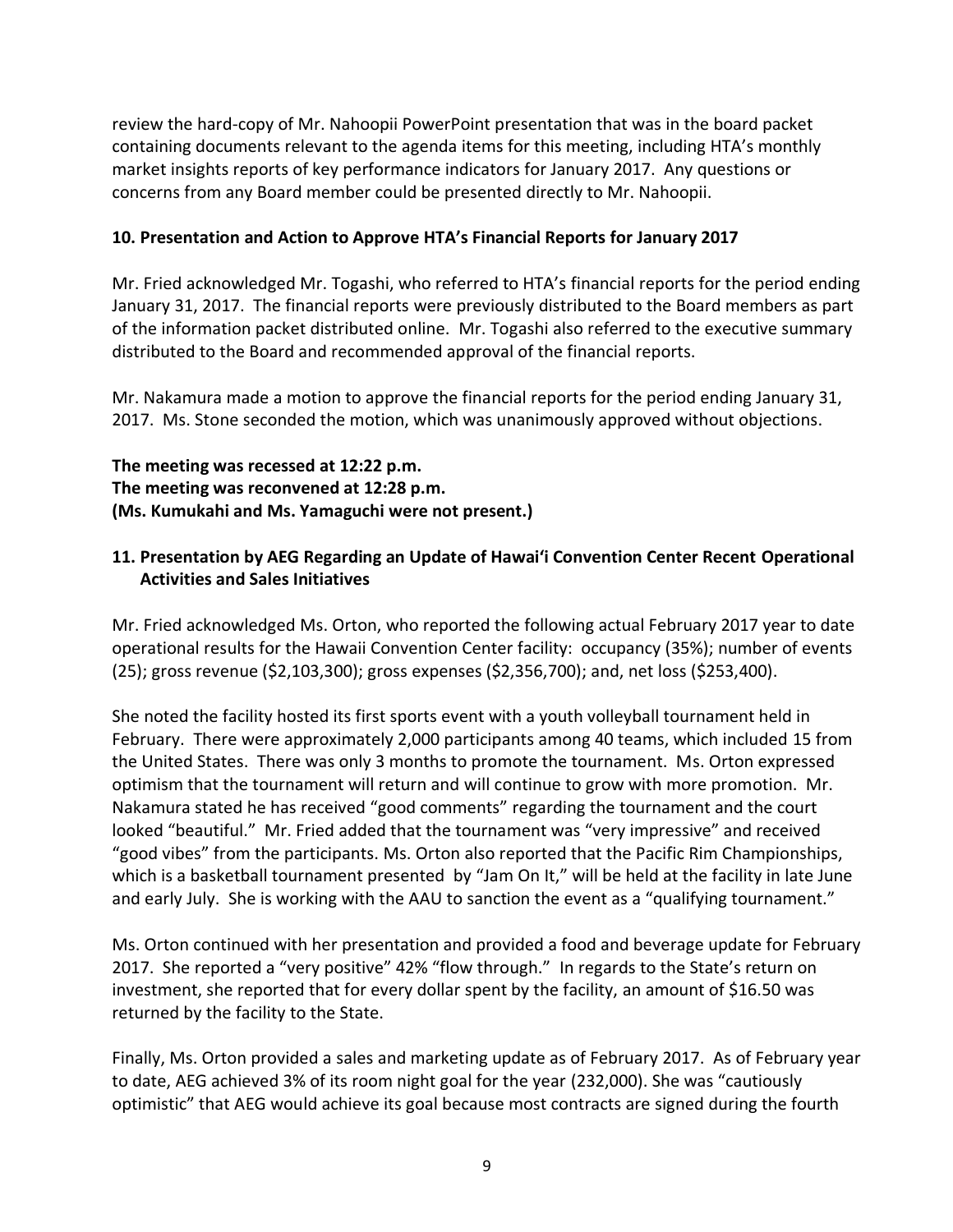quarter. She reported on recent hires and the sales team is now complete. Due to a software "cut over" date targeted for May 2017 to USI from Simple View, which is the booking software used by HVCB, the sales team can now log in from anywhere in the world using the USI software.

# **12. Discussion and Action on the Funding of Marketing Proposals to be Implemented in Hawai'i's Competitive Markets and Recommended by the Marketing Standing Committee**

Mr. Fried reported that the Marketing Standing Committee met on March 13, 2017. It was a very long meeting. He acknowledged Ms. Dance, who distributed a document entitled "2017 Global Tourism Summit-Based on 2500." It was reported that the document represented the budget for the "2017 Global Tourism Summit" to be begin on September 19, 2017. Paragon Events was hired as a contractor to assist in event management. An amount of \$350,000 is being request to fund various "upfront" costs associated with the summit, such as speaker fees (\$50,000), audio visual (\$45,000), F&B/meeting space (\$80,000), graphics/branding (\$20,000), exhibit company (\$10,000), rentals & entertainment (\$15,000), and event management (\$130,000). The funds would be expended from the FY 2017 budget previously allocated to Soccer (\$300,000) and MCI events (\$50,000).

Ms. Anderson initiated a discussion of each budget line item for the 2017 tourism conference. The following was highlighted: the majority of the expense is being allocated to food & beverage and meeting space (\$532,000); the line item for "Speakers" (\$185,000) includes the cost for fees and expenses, which Ms. Dance expressed the hope of not having to spend; and, the line item for "Miscellaneous" (\$112,600), includes expenses for photographs, leis, video photography, and opening and closing expenses. The expected revenue from attendees and sponsorships were projected to be \$602,300 and \$300,000, respectively. Ms. Dance expressed the desire to obtain more "mainland sponsors." The total cost for the conference and revenues generated are projected to be \$1,702,300 and \$902,300, respectively. The resulting total cost to HTA will be \$800,000.

Mr. Dee requested Staff to "tighten up the line items" for review by the Marketing Standing Committee. Mr. Togashi reported that the total cost for the 2016 tourism conference was \$1.5 million after receiving \$500,000 in sponsorship fees.

Mr. Fried made a motion to reallocate the current FY 2017 allocation of \$300,000 for Soccer and \$50,000 for MCI to pay for \$350,000 in upfront costs related to the 2017 tourism conference. Mr. Nakamura seconded the motion, which was unanimously approved by all the Board members present.

Mr. Atkins requested that the \$350,000 for upfront costs should be reflected in the total budget for the 2017 tourism conference.

# **13. Discussion and Presentation by the Administrative Standing Committee Regarding a Contractually Required Annual Evaluation of the HTA President and Chief Executive Officer**